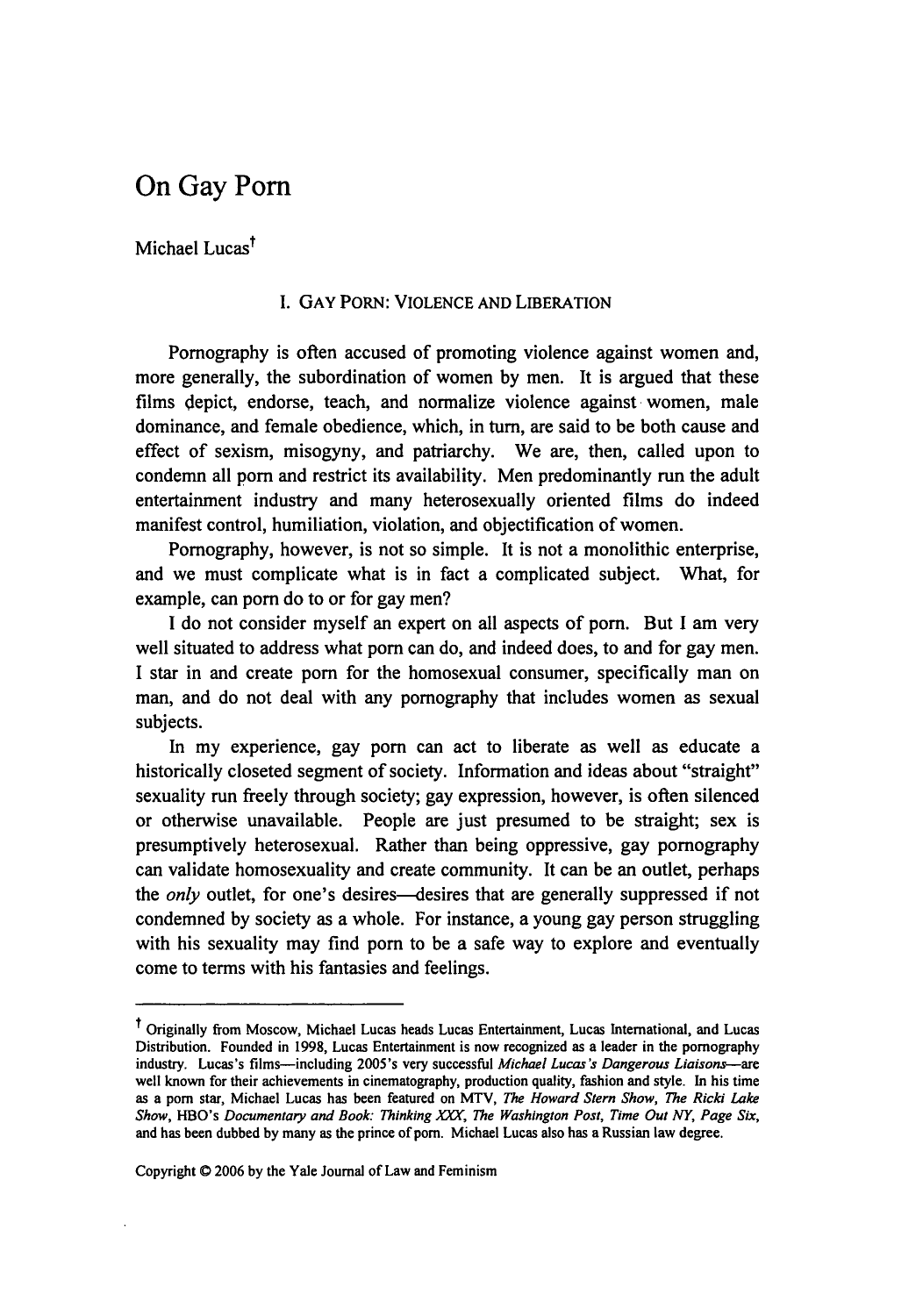Dominance and power are also uniquely manifested in gay porn.' Simply put, the "top" is the active player, aggressive and dominant, and is typically serviced by the passive "bottom." The bottom is also the receptive man during anal sex. In an effort to condemn *all* porn as producing sexism, some activists suggest that gay porn is merely a recasting of heterosexual sex—that is, the "top" represents the man and the "bottom" represents the woman.

But again, it's not that simple. The most important distinction between gay and straight porn is the obvious fact that gay male porn is inherently and inevitably man on man, and at least in terms of gender, both sexual partners are equals. Each male participant chooses his role based on his desires. He can be dominant or passive or both. $<sup>2</sup>$  Indeed, almost all of my films feature "versatile"</sup> models, a popular term that refers to a man who is both a "top" and a "bottom." Moreover, in one of my films, a famous "top" model bottomed for the first time on camera. This kind of thing gets gay men excited—violence is not done to the bottom; he and his role are celebrated and sexy.

I know my models are enjoying themselves because a man cannot fake his sexual pleasure. If he is aroused, he will have an erect penis. If he is having an orgasm, he will ejaculate. The only way to have a good scene in a gay pornographic movie is if the models are enjoying themselves. It is also important to me that the performers choose their own roles and have a prior agreement with their scene-partner. If there is an occasional scene where one guy is more dominant, then he is asserting his dominance in a playful, softcore manner. Such behavior, per se, cannot be considered to be violence from one man towards another. In many scenes both guys are aggressive toward one another; mutual aggression is often what a gay man desires. Moreover, aggression in and of itself cannot be condemned.

## II. THE IcoNIc GAY PORN STAR

People long for celebrities and a person can be idolized for many reasons in today's world. Porn stars can be icons and can develop a large following of fans, sometimes all over the world. Porn stars are idolized as the epitome of sexuality and representative of desires. Porn stars are also often seen as role models to gay men, which, in turn, confers upon them significant responsibilities. For example, a porn star can use his power to teach safe sex or unsafe sex. To depict unsafe sex, to glorify or eroticize barebacking or other

**<sup>1.</sup>** Because Lucas Entertainment does not make sado-masochistic films-although some gay pornographers do-I shall not consider such films here.

<sup>2.</sup> Some men are more into servicing another man; others like to be dominant. Some men enjoy being humiliated, spit on, and being roughed up; others are versatile. A bottom is not a victim by any means, because he is fulfilling his own desires. Moreover, a bottom can aggressively take pleasure as well as a top can passively receive pleasure.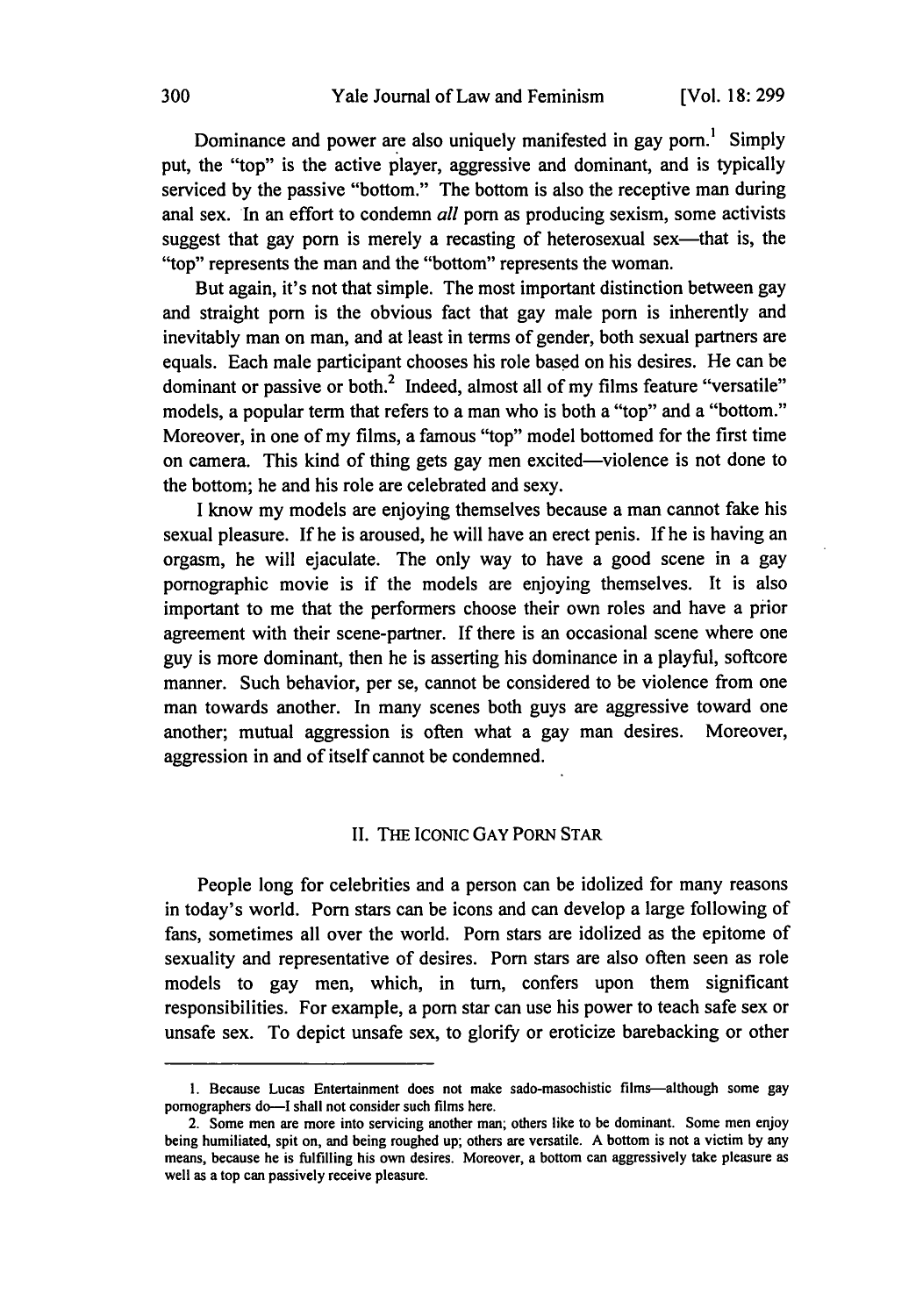On Gay Porn

unsafe behavior, sends a destructive message to the gay community, which is still recovering from the devastation of the AIDS epidemic. Alternatively, by strictly featuring safe sex in my movies, I show that sex can be great without drugs and while using a condom and playing safe. I aggressively push this message in the media, within my movies, and by speaking out on this issue whenever the opportunity arises. When people watch my movies, I want them to see men having a great time enjoying sex, visibly sober, and always using a condom during penetration.

Gay porn is also an important educational tool for men who have never had sex but are gay, gay men in search of new desires, and for the man who just wants to try something different. Because pornography sets out to show great sex, better sex than one might have in reality, porn can serve as a guide to new sexual positions, techniques, and desires. Many individuals aspire to have great sex in their life-a goal that porn can facilitate.

As I mentioned above, gay pornography especially plays an important role in displaying safe sex that is still very exciting. Many stigmas surround condom use. Common opinions are that condoms inhibit pleasure and stimulation. Since I only film penetration with a condom, any time a man uses one of my films to fantasize, he is fantasizing about the safe sex the film displays. Further, beyond setting an example to viewers, I would not exploit myself or my models by subjecting us to unsafe sex. Indeed, the health of my models is extremely important. When prospective talent begins work with Lucas Entertainment, he must fill out a form and answer whether he has ever engaged in any bareback behavior. If I find out that one of my performers has engaged in a bareback production, he is banned from working in my films. I also test my models for drug use before their scenes. I believe sex should be performed with a clear head and one hundred percent control over what you are doing. I also provide health insurance for my exclusive models and pay for their gym memberships. Healthy dieting is encouraged and I urge models to stay out of the sun. My films depend on male beauty, an aspiration only possible with good fitness and inner health.

## III. THE QUIET WHISPER OF GAY SEXUALITY

Beautiful men engaging in hot sex shows something entirely different than the depressing or clownish gay characters often painted by Hollywood today. Gay men are rarely shown as a happy, healthy, strong, and successful people in mainstream film and television today. When a gay man is portrayed, he is usually sick with AIDS, mentally ill, schizophrenic, abused by society, confused, a clown, or an absurd stereotype. But at the same time, and ironically, gay men are depicted as walking embodiments of their sexuality (as